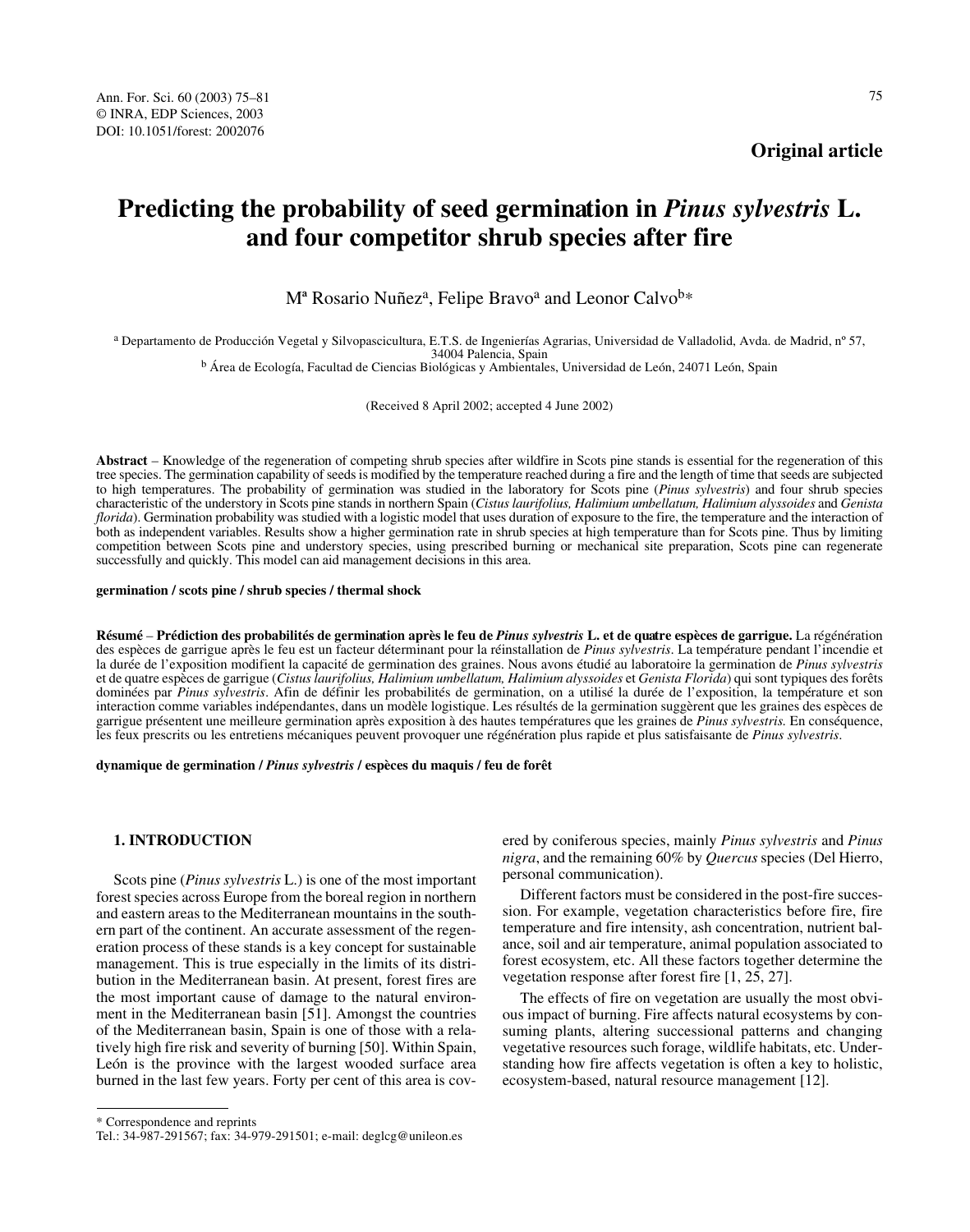Natural regeneration in Scots pine (*Pinus sylvestris* L.) stands has been well studied in boreal and Atlantic areas. Regeneration processes in these ecosystems have also been widely studied in the Mediterranean environment [6–8, 17, 18, 37, 38, 40, 42] where fire is an important ecological factor. Interspecific competition is considered one of the key parameters in the regeneration process of tree species but natural regeneration can be affected by community composition. González Martínez and Bravo [19] found that the regeneration density of Scots pine stands is negatively related to the cover of *Ericaceae* species and *Quercus* species in northern Spain. Differences in linear growth rates for Scots pine compared with exponential growth rates for the initial stages of oak species [35, cause a clear initial competitive disadvantage for pine regeneration. Other factors, such as the quantity of seeds produced, depredation by herbivores, allelopathic effects among species or damage by cattle, have been suggested as explanatory variables for the same process  $[2, 19, 23]$ . Similarly, modifying the germination capacity of different species competing in a specific area may be one of the most significant factors affecting the competitive potential of the species involved. In the case of regeneration after a forest fire, the factors most likely to alter the germinative capacity are the temperature reached by the fire and its duration. Scots pine is an obligated seeder that does not show allelopathic effects as it occurs in other conifer species. Other coniferous species have been found capable of producing allelopathic substances, as occurs in the case of *Pinus halepensis*, which emits a considerable amount of terpenes [29], *Picea abies*, which emits phenol compounds from the green acicules to the soil solutions [16] and *Pinus pinaster*, which presents different amounts of terpenes and resinous acids in its acicules and bark [15]. These compounds act as powerful agents, which inhibit the germination and the growth of some herbaceous species when found in the substratum [25].

Previously, Escudero et al. [14] studied the germination probability of Spanish pines. In the field, regeneration involves different processes, including interspecific competition, but no study has modeled the behaviour of a pine species and its potential competitor in order to assist management actions. For this reason, this study is devoted to analysing the germination pattern of Scots pine and four potential competitors following thermal treatment. Finally, conclusions allow the development of management strategies to help regenerate Scots pine stands in northern Spain.

## **2. MATERIALS AND METHODS**

The biological materials used in this study were seeds of *Pinus sylvestris, Halimium umbellatum, Halimium alyssoides, Genista florida* and *Cistus laurifolius*.

Two species that can be considered as colonisers are *Halimium alyssoides* and *Halimium umbellatum*. These species used germination as a regeneration mechanism and both of them take advantage of the empty spaces to germinate and increase cover as well as the space they occupy [7]. The beneficial effects of thermal shock on the seeds of these species have been widely studied [36]. However, in this study, cutting and ploughing also had a significant positive effect on the germination of these species. Therefore perturbations that create open spaces favour both species.

*Genista florida* is a legume that uses both seeds and sprouting to regenerate, but after fire the germination is promoted [37]. Finally, *Cistus laurifolius* proliferating appreciably in some burnt areas, are among those considered as heliophylous that colonize the altered areas, free of aggressive competitors [42]. *Cistus laurifolius* reproduce actively after fire but only via seeds.

The seeds of *Pinus sylvestris* were obtained from the Dirección General de Conservación de la Naturaleza, Ministerio de Medio Ambiente (1994–1995 harvest); the source region used was the "Montaña soriano-burgalesa", northern Spain. The seeds of the shrub species were obtained from shrub formations that represent Scots pine undergrowth in northern Spain (León Province and Palencia province). After eliminating damaged seeds, the remainders were stored in open paper bags, which permitted ventilation, in a dry place at laboratory temperature until they were used. In order to discover the effect of fire on germination, a method widely used by various authors [37, 44] was employed. This method consists of exposing seeds to high temperatures for short periods of time in order to simulate the action of fire under conditions, which are as natural as possible. According to Trabaud [41], the heat of a fire operates on a concrete point for only a short period of time (between 5 and 15 min) and the temperatures reached at 2.5 cm below the soil surface varies between 44 and 150 ºC. *Pinus sylvestris* seeds were subjected to different thermal shocks: 70 ºC, 90 ºC, 110 ºC, 130 ºC, 150 ºC, 170 ºC, 190 ºC for 1 and 5 minutes and control treatment (no thermal treatment). In accordance with others authors the shrub seeds were subjected to the following treatments: 50 ºC, 75 ºC, 100 ºC and 125 ºC for 1, 5, 10 and 15 minutes and a control treatment. The control was included in the data analysis as 20 ºC and one minute following Escudero et al. [14]. As we use a modeling approach (see below), the use of different temperature and time exposure values for each species doesn't matter.

Immediately after treatments the seeds were sown in 8.5 cm diameter Petri dishes on four layers of filter paper saturated with demineralised water. There were 5 replicates of 20 seeds for each treatment. These treatments were compared with another group of 5 replicates, which were not subjected to thermal shock. The dishes were placed in a controlled environment cabinet at a temperature of 20 °C  $\pm$  1 °C with photoperiods of 15 hours light/9 hours dark, according with other experimental studies involving this species (Torres et al., unpublished data). A temperature of 20 ºC was used, like in other germination studies where temperatures used varied between 20 ºC and 23 ºC [45]. The number of germinating seeds was counted every week for 6 weeks. A seed was considered to have germinated when the radicle could be seen with the naked eye [9].

Logistic regression [30] was used to determine whether the explanatory variables allowed germination probability after thermal treatment to be predicted. Logistic regression is a straightforward method of analysing processes such as death, survival or germination and has been used previously in forest ecology [5, 14]. The exposure time to the thermal treatment and the temperature at which the seeds were subjected were used as explanatory variables. The full model (temperature, time and their interaction), including independent terms, and all reduced models were tested. The logistic model is expressed as:

$$
p = \frac{1}{1 + e^{-z}}
$$

where p is the germination probability and z a linear function which contains the explanatory variables considered ( $Z = a_0 \times$  temperature +  $a_1 \times$  time +  $a_2 \times$  temperature  $\times$  time). The coefficients of the z function are obtained using maximum likelihood function. The models were selected using the change in the value of  $-2$  log likelihood between the model with and without explanatory variables [22]. Plant nomenclature follows Tutin et al. [47].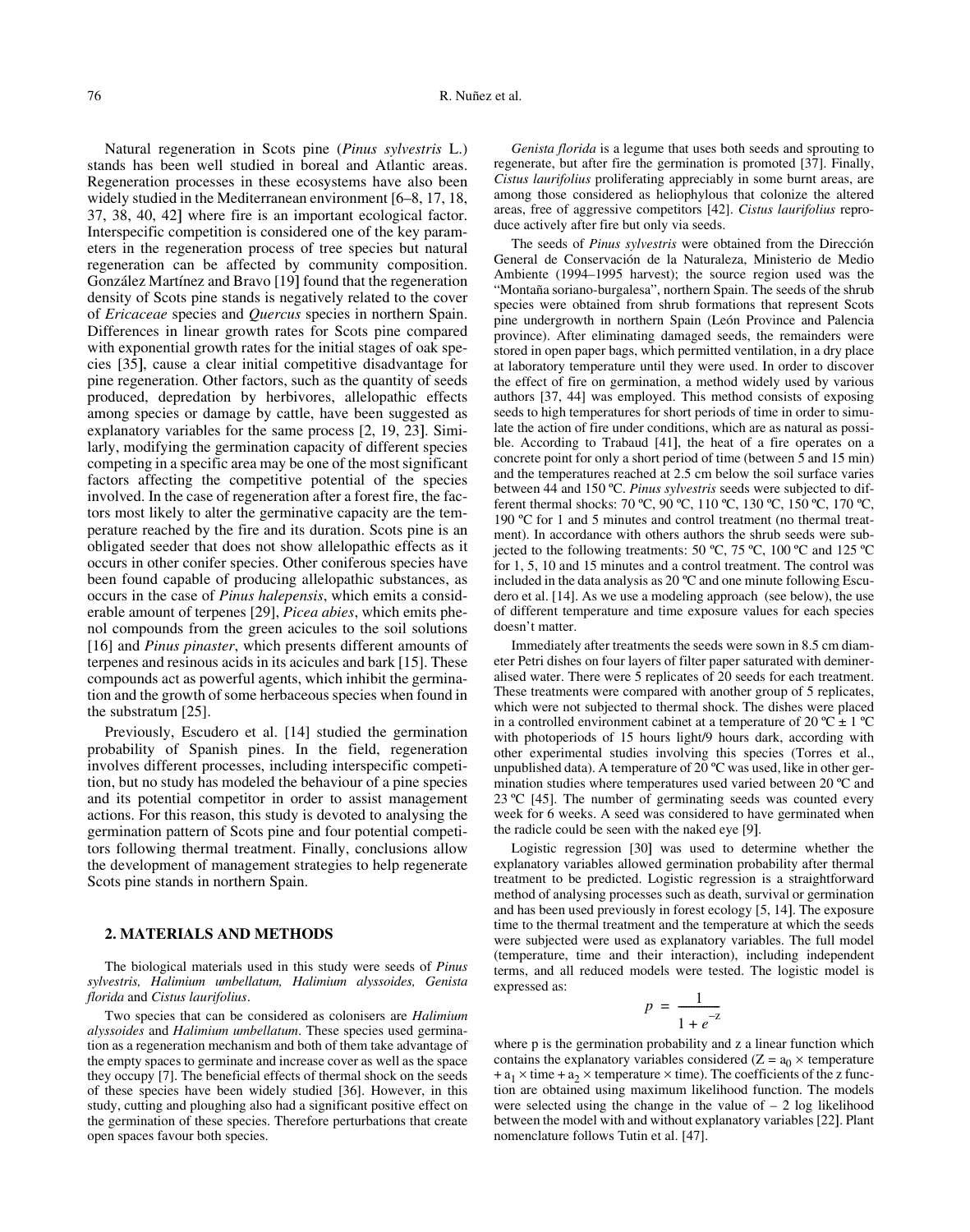|                     | Control |    | 50 °C          |                  |                                                                                   | $75^{\circ}$ C   |        |     | 100 °C       |                  |          | $125 \text{ °C}$ |                 |                  |          |                               |          |
|---------------------|---------|----|----------------|------------------|-----------------------------------------------------------------------------------|------------------|--------|-----|--------------|------------------|----------|------------------|-----------------|------------------|----------|-------------------------------|----------|
|                     |         |    |                |                  | min 5 min 10 min 15 min 1 min 5 min 10 min 15 min 1 min 5 min 10 min 15 min 1 min |                  |        |     |              |                  |          |                  |                 |                  |          | $5 \text{ min}$ 10 min 15 min |          |
| Halimium alyssoides | 4       | 0  |                |                  | 4                                                                                 | 2                | 6      |     |              | 4                | 28       | 44               | 62              |                  | 52       | 54                            | 7        |
| Halimium umbellatum | 16      | 4  |                | 2                | 3                                                                                 |                  | 4      | 8   | 14           | 3                | 12       | 12               | 32              | 48               | 6        |                               | $\Omega$ |
| Cistus laurifolius  | 68      | 52 | -61            | 56               | 43                                                                                | 56               | 59     | 36  | 49           | 52               | 44       | 54               | 66              | 56               | 60       | 54                            |          |
| Genista florida     | 23      | 12 |                | 18               | 20                                                                                | 21               | 31     | 23  | 20           | 22               | 46       | 30               | 43              | 42               | 28       | 13                            | 2        |
|                     | Control |    | $70^{\circ}$ C |                  | 90 °C                                                                             |                  | 110 °C |     | 130 °C       |                  | 150 °C   |                  | 170 °C          |                  | 190 °C   |                               |          |
|                     |         |    | min 5 min      | m <sub>1</sub> n | $5 \text{ min}$                                                                   | m <sub>1</sub> n | 5 min  | min | 5 min        | m <sub>1</sub> n | 5 min    | m <sub>1</sub> n | $5 \text{ min}$ | m <sub>1</sub> n | 5 min    |                               |          |
| Pinus sylvestris    | 94      | 94 | 95             | 93               | 90                                                                                | 92               | 8      | 78  | $\mathbf{0}$ |                  | $\Omega$ | $\overline{0}$   | $\Omega$        | $\Omega$         | $\Omega$ |                               |          |

Table I. Percentage of germination of *Pinus sylvestris* and four shrub species after different thermal chocks and control situation.

#### **3. RESULTS**

Germination results of Scots pine and the four undergrowth species (*table I*) indicate that the four obligatory seeder species (*Pinus sylvestris, Cistus laurifolius, Halimium alyssoides* and *H. umbellatum*) behave differently under thermal treatment.

Results from the control situation are similar to previous works [48, 49]. The only exception is *Halimium alyssoides,* which show germination rates low in the control situation.

Scots pine reached its maximum germination rates at relatively low temperatures (70 ºC–90 ºC) and without significant differences from control treatment. Germination rates decrease significantly at temperatures higher than 110 ºC and an exposure time of five minutes. *Cistus laurifolius* shows relatively high germination rates, similar to the control, up to 125 ºC and an exposure time of 15 minutes. So, this species possesses a high resistance against high temperatures. The two *Halimium* species analysed show completely different behaviour to that of Scost pine because they exhibit maximum germination rates at high temperatures (between 100 and 125 ºC) and long exposure time, but their embryos were killed at 125 ºC for 15 min. In our study *Genista florida* (simultaneously a sprouter and seeder species) show good germination rates at high temperatures.

From laboratory results, different logistic models for *Pinus sylvestris, Cistus laurifolius, Halimium umbellatum, Halimium alyssoides* and *Genista florida* were tested using the germination results after thermal shock. The value of  $-2$  log likelihood and the variable significance were used for this. Different models were selected for each species (*table II*). Using the fitted models, the germination probability of the five species studied was calculated for different conditions (*figure 1*). It is important to note that in some cases the model is used out of the original data set range. The results obtained show that *Pinus sylvestris* has the greatest germination probability with low exposure temperatures (up to 100 °C). As the exposure time increases, the species resists these temperatures less. Thus, with an exposure time of 1 minute, the probability of germination decreases significantly above 120 ºC. With an exposure time of 5 minutes this decrease occurs at 100 ºC; and with times of 10 and 15 minutes harmful temperatures are lower. In the thermal treatments that allow maximum germination probabilities to be obtained, there are no differences in germination probability between these and the control situation  $(20 °C)$ .

*Cistus laurifolius* exhibits special behaviour, as it has the same germination probability in both the control situation and at the different temperatures, although this probability decreases slightly when the exposure times increase. In the case of *Genista florida* and *Halimium umbellatum* (*figure 1*) the germination probabilities remain practically constant throughout the thermal range with exposure times of 1 and 5 minutes. However, with exposure times of 10 and 15 minutes a clear decrease in germination is observed when the temperature increases. Thus, at temperatures above 160 ºC, the germination probability is below 1%. The behaviour of *Halimium alyssoides* (*figure 1*) contrasts with the previous two species.

In general, the model predicts that for all shrub species, the temperature required for a higher germination probability than *Pinus sylvestris,* decreases as exposure time increases.

All fitted models contain exposure time as an explanatory variable (*tables II* and *III*). In the case of the seeds of *Pinus sylvestris* and *Halimium alyssoides*, temperature is also significant. Finally, the interaction between the time and the temperature was only significant in the cases of *Pinus sylvestris, Halimium umbellatum* and *Genista florida*. The correct classification percentage, using the selected models, varies between more than 95% in the case of Scots pine and 43% in the case of *Cistus laurifolius*. *Table III* shows the coefficients of the selected models

# **4. DISCUSSION**

Competition between tree, shrub and herb species for resources like water can limit the success of arboreal regeneration in a forest ecosystem after fire [11, 19]. This is especially important in areas with sandy soils where edaphic water retention is low. Bravo and Montero [4] established that the sandy soil in pine stands in northern Spain are areas of low productivity. However, González Martínez and Bravo [18 state that there is no relationship between height growth and site productivity in young Scots pine stands in northern Spain. It is well known in practical forestry in Spain that the presence of *Genista florida* [28, 33, 34] and other competitor species such as hardwoods or Ericaceae [18] are associated with problems in the regeneration of Scots pine stands. In these cases, limiting competition between species may favour pine stand regeneration. A possible method to achieving this could be prescribed burning to limit interspecies competition. It is well established that the fire regime has important implications for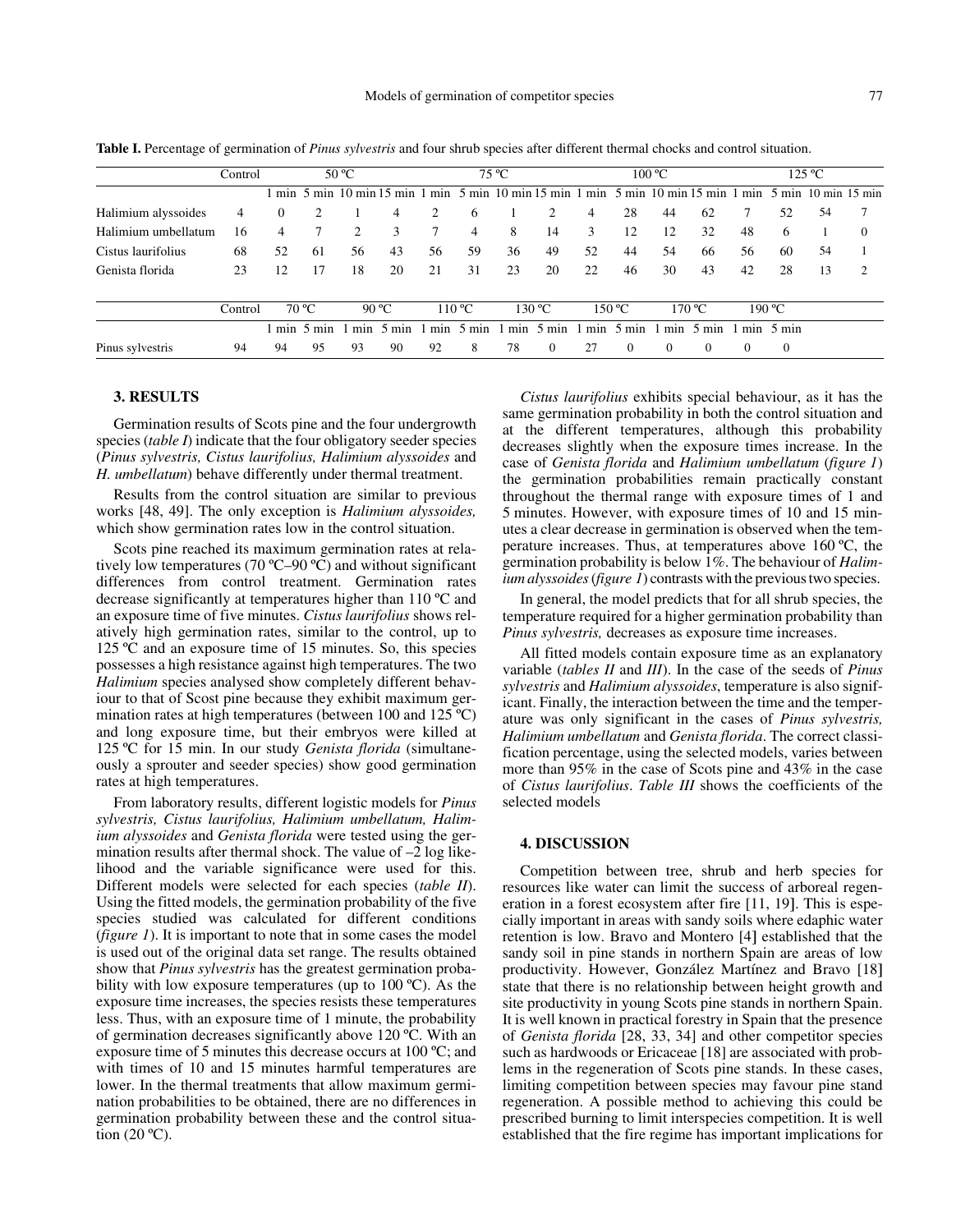| Species             | Model          | $-2$ Log L | $-2$ Log L | Correct classification (%) |
|---------------------|----------------|------------|------------|----------------------------|
|                     |                | (constant) | (model)    |                            |
| Pinus sylvestris    | $\overline{T}$ | 2062.768   | 1021.425   | 90.1                       |
|                     | t              |            | 1902.824   | 43.6                       |
|                     | T, t           |            | 777.843    | 95.5                       |
|                     | $T, t, T^*t$   |            | 699.807    | 95.8                       |
| Halimium umbellatum | T              | 1028.629   | 1026.154   | 42.7                       |
|                     | $\mathbf T$    |            | 1011.364   | 47.6                       |
|                     | T, t           |            | 1006.268   | 56.7                       |
|                     | $T, t, T^*t$   |            | 988.884    | 54.9                       |
|                     | $T, T^*t$      |            | 993.147    | 54.7                       |
| Halimium alyssoides | $\overline{T}$ | 1419.749   | 1373.652   | 51.7                       |
|                     | $\mathbf T$    |            | 1227.480   | 65.5                       |
|                     | T, t           |            | 1193.687   | 77.3                       |
|                     | T, t, $T^*t$   |            | 1192.349   | 77.4                       |
| Genista florida     | $\cal T$       | 1332.595   | 1331.653   | 41.0                       |
|                     | $\mathfrak{t}$ |            | 1332.453   | 38.7                       |
|                     | T, t           |            | 1331.368   | 47.8                       |
|                     | $T, t, T^*t$   |            | 1321.528   | 53.4                       |
|                     | $T, T^*t$      |            | 1324.394   | 51.8                       |
| Cistus laurifolius  | $\overline{T}$ | 2343.092   | 2337.852   | 41.8                       |
|                     | $\mathbf T$    |            | 2325.600   | 43.0                       |
|                     | t#             |            | 2327.073   | 43.0                       |
|                     | T, t           |            | 2322.092   | 53.2                       |
|                     | $T, t, T^*t$   |            | 2316.731   | 52.5                       |

**Table II.** Main characteristics of the logistic models fitted for the species studied.

T: Temperature; t: time; #: model without independent term;  $-2 \text{ Log } L$  is the  $-2 \text{ log } L$  likelihood including only the constant of the complete model. The models in bold are the selected ones. The coefficients of the variables in italics are not significant using a probability level of 0.05.

Table III. Coefficients of the selected logistic models.

| <b>Species</b>      | Independent term |           |           | $T^*t$                   |
|---------------------|------------------|-----------|-----------|--------------------------|
| Pinus sylvestris    | 5.8138           | $-0.0307$ | 2.3153    | $-0.0292$                |
| Halimium umbellatum | $-2.8443$        |           | 0.1722    | $-0.00129$               |
| Halimium alyssoides | $-4.8884$        | 0.0150    | 0.1928    | $\overline{\phantom{a}}$ |
| Genista florida     | $-1.9149$        |           | 0.0727    | $-0.0008$                |
| Cistus laurifolius  | -                |           | $-0.0293$ | -                        |

T: Temperature; t: time. All parameters with *P* > 0.0001.

plant community composition within ecosystems [12, 52]. As indicated by Hanley [20], the growth responses of seeds that have been subjected to thermal treatment may provide some clues as to how fire-adapted regeneration strategies influence the patterns of recruitment observed in post-fire plant communities.

In these pine stand communities after burning, species with different recovery strategies appear: some are obligate seeders like *Pinus sylvestris, Cistus laurifolius, Halimium alyssoides* and *Halimium umbellatum*, others use vegetative sprouting, and finally there are those that can use both mechanisms, such as *Genista florida*. Species that can regenerate both by sprouting and seeding tend to reproduce by sprouting, since it allows them to quickly reoccupy the available space [26, 41].

In general, the germination of many of the obligate seeder species, as *Cistus* spp., *Halimium* spp. and *Pinus* spp., is stimulated by increased heat [31. However, their germination does not depend exclusively on the thermal increase caused by fire [21, 42], as they also germinate under control conditions. The viability of seeds and the survival of seedlings in natural conditions are key factors for sexual regeneration of woody species [3]. In addition, the regeneration of *Pinus* depends on the presence or absence of seed sources in and near the burne sites.

The beneficial effect on germination produced by thermal shock in many of these species, such as the Cistaceae family: *Halimium alyssoides, Halimium umbellatum* and *Cistus laurifolius*, can be compared with that found by other authors in the Mediterranean area [10, 21, 36–40, 46, 48]. As Cistaceae species show a high germination rate after thermal shock, there is a high probability that these species produce a reduction in the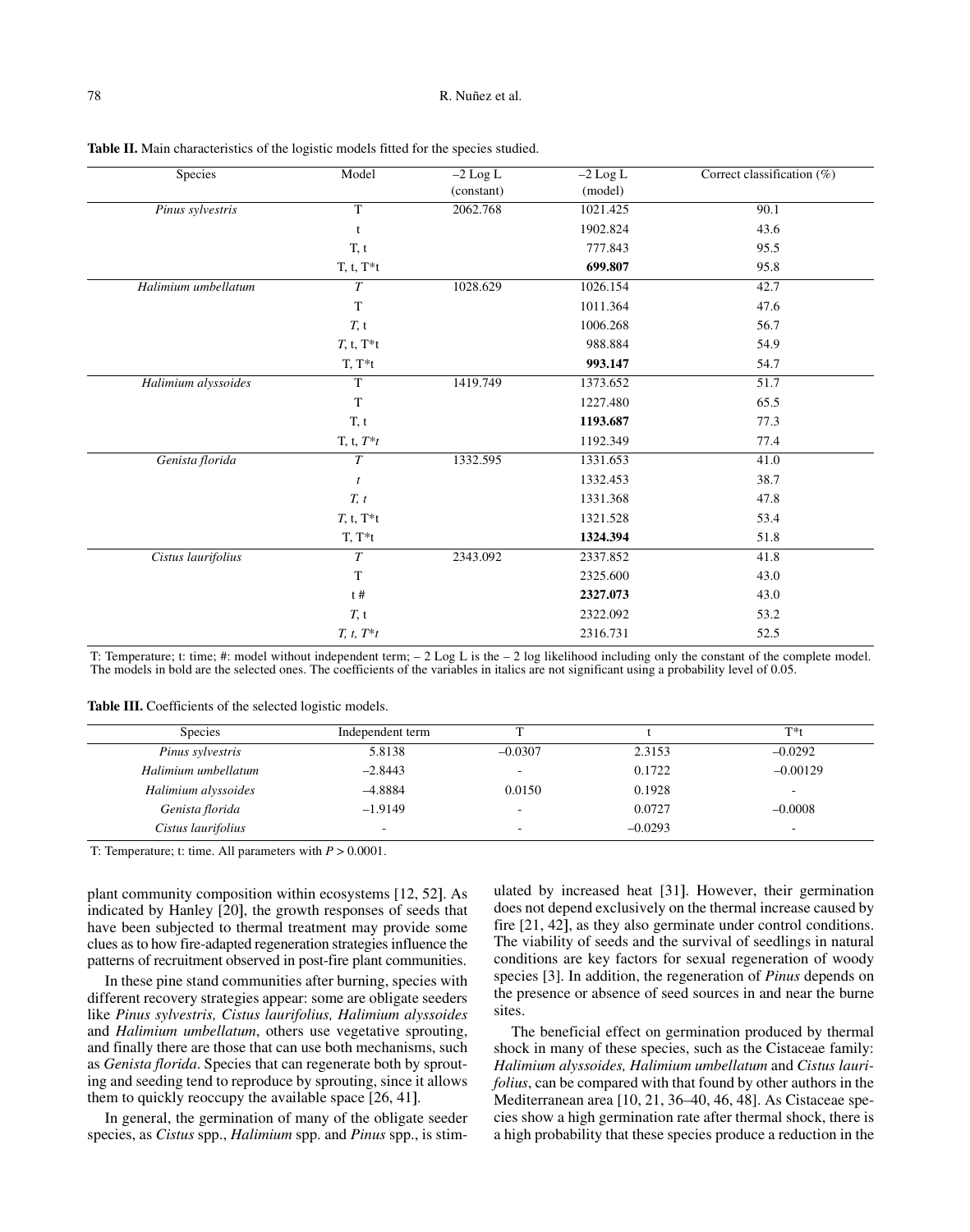

**Figure 1.** Germination probability of the species studied. It must be considered that in some temperature and time exposure combinations, the logistic models are used out of the original data set, so the graphs show extrapolations in some situations. ps: *Pinus sylvestris*; ha: *Halimium alyssoides*; hu: *Halimium umbellatum*; gf: *Genista florida*; and cl: *Cistus laurifolius.*

regeneration of trees in Scots pine stands. So as previously demonstrated by other authors works, vegetation-control treatment is highly recommended to improve Scots pine trees regeneration.

In the case of *Pinus sylvestris*, the germination probability in the control situation is similar to that found in thermal treatments up to approximately 90 ºC. This probability is considerably reduced at higher temperatures and high exposure times. These results correspond with those reported by Escudero et al. [13] that show that temperatures above  $70^{\circ}$ C and an exposure time of 5 minutes are lethal to germination. Reyes and Casal [31, 32] found that the critical point must be located between 90 ºC/1 min and 90 ºC/5 min. The behaviour of this species of *Pinus* allows us to suggest that it is not a pyrophyte but is probably an opportunist species that can germinate very well when strong competitors are not present. Similar results have been presented by Trabaud [43] in studies with *Pinus halepensis*. However, clear differences between Scots and Aleppo pines have also been observed [27.

Limited seedling recruitment in forest species due to interspecific competition is widely recorded elsewhere. It has been reported that shrub species affect Scots pine regeneration [19. Although spatial heterogeneity [24] and an efficient dispersal strategy [14] have been suggested as possible explanations for height growth in Scots pine, interspecific competition can also explain the multicohort stand dynamic found in Scots pine stands [19].

Field data show than one year after a fire, the density of pine seedlings is less than 3 per square metre (unpublished data), while the cover of shrub species reaches over 50%. So, it is clear than competition from shrubs can make natural regeneration of Scots pine difficult in northern Spain.

Therefore, in practical forestry limiting competition by prescribed burning or mechanical site preparation could favour successful and rapid Scots pine regeneration. An increase of  $0.03$  to 1.3 seedlings  $m^{-2}$  has been predicted when a site is prepared [19]. Prescribed burning can be used as a silvicultural alternative to improve regeneration practices, especially with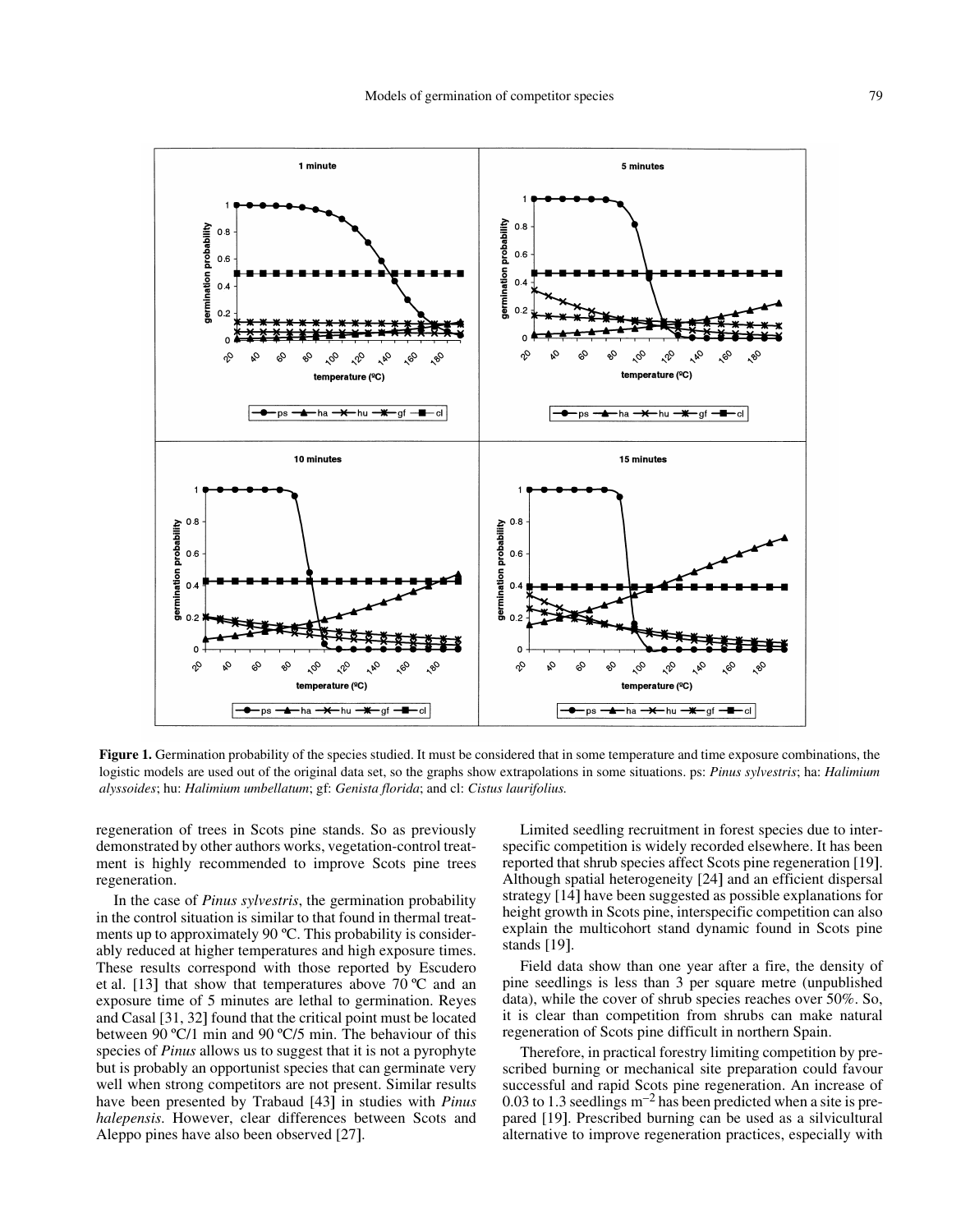temperatures under 90 ºC and short exposure times to fire which give Scots pine the advantage over its shrub competitors. Due to social concerns about forest fires, the use of prescribed burning is limited in Spain. Each tree or shrub species responds differently to increased temperatures. An understanding of these differences allows possible management actions on these communities to be identified. It can be deduced from the results obtained (*figure 1*) that a prescribed fire moving at high speed (one minute residence time) has practically no effect on the germination probability of Scots pine seeds, so this species will benefit from this form of intervention. In contrast, a prescribed fire with a long residence time (10 minutes or longer) harms the germinative capacity of Scots pine seeds when the temperature exceeds 90 °C, favouring the competitor shrub species. Núñez and Calvo [27] found that high temperatures did not benefit the germination of *Pinus sylvestris*. In contrast, Tárrega et al. [37] recorded that high temperatures favoured the germination of *Genista florida*. Therefore, a balance between the elimination of competitor shrub species and the stimulation of the germination of *Pinus sylvestris* seeds must be considered when prescribed burning is used to ensure the regeneration of Scots pine. In addition, other aspects, such as seed production, initial growth of seedlings, loss of nutrients after a fire or economic considerations, must be tackled before proposing the extension of prescribed fires as an alternative means of favouring the regeneration of Scots pine.

### **REFERENCES**

- [1] Ahlgren C.E., Some effects of fire on reproduction and growth of vegetation in northeastern Minnesota, Ecology 41 (1960) 431–444.
- [2] Almqvist C., Bergsten U., Bondesson L., Eriksson U., Predicting germination capacity of *Pinus sylvestris* and *Picea abies* seeds using temperature data from weather stations, Can. J. For. Res. 28 (1998) 1530–1535.
- [3] Bationo B.A., Ouedraog S.J., Guinko S., Longévité des graines et contraintes à la survie des plantules d'*Afzelia africana* Sm. dans une savane du Burkina Faso, Ann. For. Sci. 58 (2001) 69–75.
- [4] Bravo F., Montero G., Site index estimation in Scots pine (*Pinus sylvestris* L.) stands in the High Ebro Basin (northern Spain) using soil attributes, Forestry 74 (2001b) 395-406.
- [5] Bravo F., Hann D.W., Maguire D.A., Impact of competitor species composition on predicting diameter growth and survival rates of Douglas-fir trees in southwestern Oregon, Can. J. For. Res. 31 (2001a) 2237–2247.
- [6] Calvo L., Tárrega R., Luis E., Regeneration in *Quercus pyrenaica* ecosystems after surface fires, Int. J. Wild. Fire 1 (1991) 205–210.
- [7] Calvo L., Tárrega R., Luis E., Space-time distribution patterns of *Erica australis* L. subsp. *aragonensis* (Willk) after experimental burning, cutting, and ploughing, Plant Ecol. 137 (1998a) 1–12.
- [8] Calvo L., Tárrega R., Luis E., Twelve years of vegetation changes after fire in an *Erica australis* community, in: Trabaud L. (Ed), Fire management and landscape ecology, International Association of Wildland Fire, Fairfield, Washington, 1998, pp. 123–136.
- [9] Come D., Les obstacles à la germination, Masson, Paris, 1970.
- [10] Corral R., Pita J.M., Pérez-García F., Some aspects of seed germination in four species of *Cistus* L., Seed Sci. Technol. 18 (1990) 321–325.
- [11] Davis M.A., Wrage K.J., Reich P.B., Competition between tree seedling and herbaceous vegetation: support for a theory of resource supply and demand, J. Ecol. 86 (1998) 652–661.
- [12] DeBano L.F., Neary D.G., Folliott P.F., Fire's effects on ecosystems, John Wiley & Sons, Inc., New York, 1998.
- [13] Escudero A., Barrero S., Pita J.M., Effects of high temperatures and ash on seed germination of two Iberian pines (*Pinus nigra* ssp. *Salzmannii, Pinus sylvestris* var *iberica*)*,* Ann. Sci. For. 54 (1997) 553–562.
- [14] Escudero A., Sanz M.V., Pita J.M., Pérez-García F., Probability of germination after heat treatment of native Spanish pines, Ann. For. Sci. 56 (1999) 511–520.
- [15] Fernández De Simón B., García-Vallejo M.C., Cadahía E., Arrabal C., Cortijo M., Variación estacional de la composición terpénica de la acícula de Pinus pinaster Ait. III Congreso Forestal Español Tomo II, Granada, 2001, pp. 703-709.
- [16] Gallet C., Pellissier F., Phenolic compounds in natural solutions of a coniferous forest, J. Chem. Ecol. 23 (1997) 2401–2412.
- [17] González Martínez S.C., Bravo F., Regeneración natural, establecimiento y primer desarrollo del pino silvestre (*Pinus sylvestris* L.) Invest. Agr.: Sist. Recur. For.: Fuera de Serie nº1  $(1999)$  225–247.
- [18] González Martínez S.C., Bravo F., Efecto de la calidad de estación en el crecimiento de la regeneración natural del pino silvestre (*Pinus sylvestris* L.) en el Alto Valle del Ebro (Burgos), Reunión de la SECF sobre Regeneración Natural, Lugo (Spain), 2000.
- [19] González Martínez S.C., Bravo F., Density and population structure of the natural regeneration of Scots pine (*Pinus sylvestris* L.) in the High Ebro basin (northern Spain), Ann. For. Sci. 58 (2001) 277–288.
- [20] Hanley E., Fenner M., Pre-germination temperature and the survivorship and onward growth of Mediterranean fire-following plant species, Acta Oecol. 19 (1998) 181–187.
- [21] Herranz J.M., Ferrandis P., Martínez-Sánchez J.J., Influence of heat on seed germination of nine woody *Cistaceae* species, Int. J. Wild. Fire 9 (1999) 173–182.
- [22] Hosmer D.W. Jr., Lemeshow S., Applied logistic regression, John Wiley and Sons, New York, 1999.
- [23] Jäderlund A., Zackrisson O., Nilssön M.C., Effects of bilberry (*Vaccinium myrtillus* L.) litter on seed germination and early seedling growth of four boreal tree species, J. Chem. Ecol. 22 (1996) 973–986.
- [24] Kuuluvainen T., Hokkanen T.J., Järvinen E., Pukkala T., Factors related to seedling growth in a boreal Scots pine stand: a spatial analysis of a vegetation-soil system, Can. J. For. Res. 23 (1993) 2101–2109.
- [25] López Mosquera M.E., Guillén L., Primeros datos sobre el empleo de corteza de pino tratada para el control de malas hierbas, Actas del Congreso de la Sociedad Española de Malherbología (1993) 272–275.
- [26] Naveh Z., The evolutionary significance of fire in the Mediterranean region, Vegetatio 29 (1975) 199–208.
- [27] Nuñez M.R., Calvo L., Effect of high temperatures on seed germination of *Pinus sylvestris* and *Pinus halepensis*, For. Ecol. Manage. 131 (2000) 183–190.
- [28] Morillo J.M., Estudio de las causas que limitan la regeneración natural de *Pinus sylvestris* L. en el cuartel D del monte Cabeza de Hierro. BSc thesis, EUITF-UPM, Madrid, 1987.
- [29] Peñuelas J., Llusia J., Influence of intra- and inter-specific interference on terpene emission by *Pinus halepensis* and *Quercus ilex* seedlings, Biol. Plant. 41 (1998) 130–143.
- [30] Ramsey F., Schaffer D., The statistical sleuth. A course in methods of data analysis, Duxbury Press, Belmont, CA, 1997.
- [31] Reyes O., Casal M., Germination behaviour of 3 species of the genus *Pinus* in relation to high temperatures suffered during forest fires, Ann. Sci. For. 52 (1995) 385–392.
- [32] Reyes O., Casal M., The influence of seed age on germinative response to the effects of fire in *Pinus pinaster*, *Pinus radiata* and *Eucalyptus globulus*, Ann. For. Sci. 58 (2001) 439–447.
- [33] Rubio L.V., Estudio de las causas que limitan la regeneración natural de *Pinus sylvestris* L. en el cuartel B del monte Cabeza de Hierro. BSc thesis, EUITF-UPM, Madrid, 1987, 380 p.